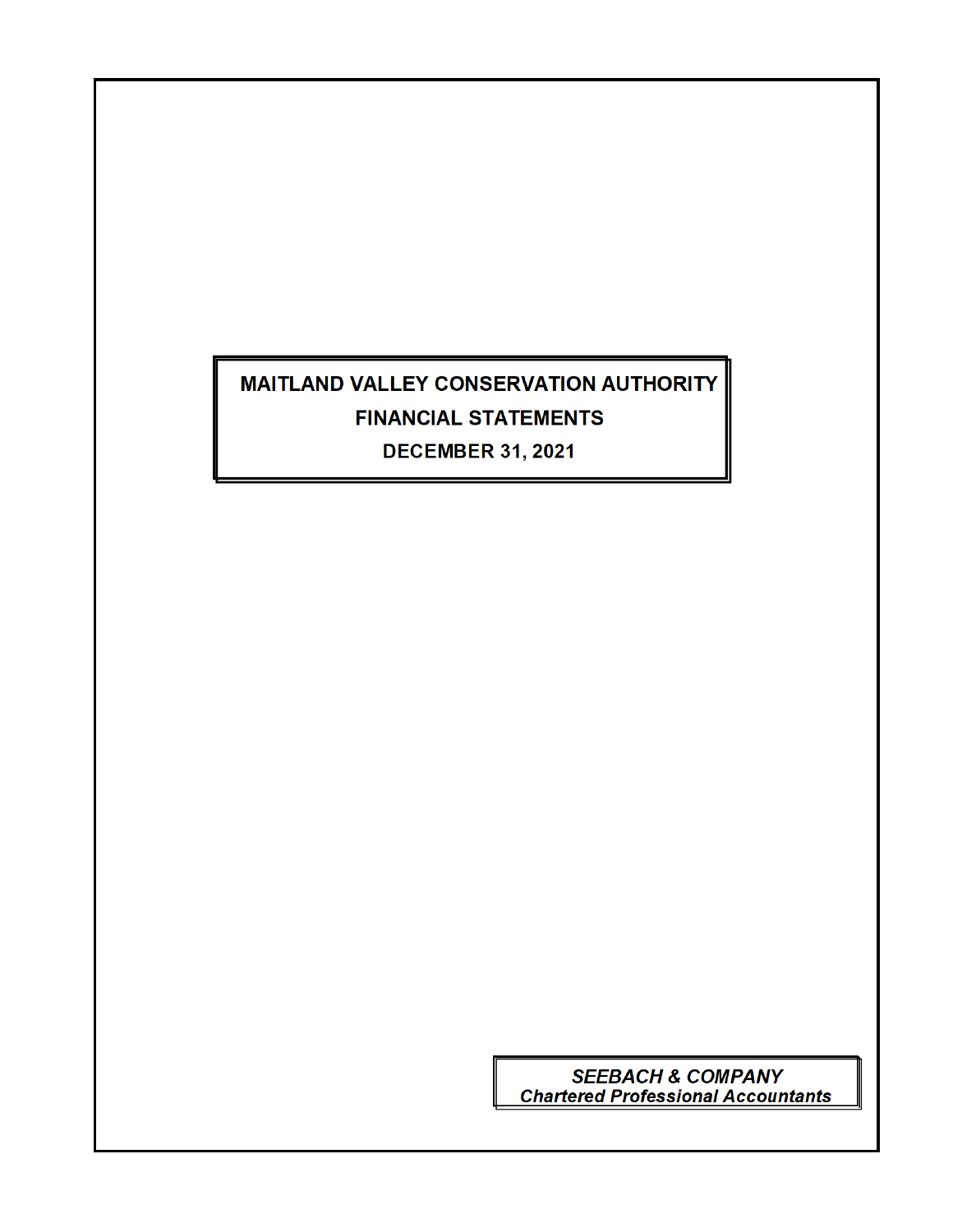Seebach & Company Chartered Professional Accountants P.O. Box 758, 41 Ontario Street CLINTON, ONTARIO N0M 1L0 Tel:(519) 482-7979 Fax:(519) 482-5761 www.seebachandcompany.ca vbs@vbsca.ca

### **INDEPENDENT AUDITOR'S REPORT**

To the Members of Maitland Valley Conservation Authority

#### *Opinion*

We have audited the accompanying financial statements of Maitland Valley Conservation Authority ("the Authority"), which are comprised of the statement of financial position as at December 31, 2021 and the statements of operations, changes in net financial assets and cash flows for the year then ended, and notes to the financial statements, including a summary of significant accounting policies.

In our opinion, the accompanying financial statements present fairly, in all material respects, the financial position of the Authority as at December 31, 2021, and its financial performance and its cash flows for the year then ended in accordance with Canadian public sector accounting standards (PSAB).

#### *Basis for Opinion*

We conducted our audit in accordance with Canadian generally accepted auditing standards. Our responsibilities under those standards are further described in the *Auditor's Responsibilities for the Audit of the Financial Statements* section of our report. We are independent of the Authority in accordance with the ethical requirements that are relevant to our audit of the financial statements in Canada, and we have fulfilled our other ethical responsibilities in accordance with these requirements. We believe that the audit evidence we have obtained is sufficient and appropriate to provide a basis for our opinion.

### *Responsibilities of Management and Those Charged with Governance for the Financial Statements*

Management is responsible for the preparation and fair presentation of the financial statements in accordance with PSAB, and for such internal control as management determines is necessary to enable the preparation of financial statements that are free from material misstatement, whether due to fraud or error.

In preparing the financial statements, management is responsible for assessing the Authority's ability to continue as a going concern, disclosing, as applicable, matters related to going concern and using the going concern basis of accounting unless management either intends to liquidate the Authority or to cease operations, or has no realistic alternative but to do so.

Those charged with governance are responsible for overseeing the Authority's financial reporting process.

#### *Auditor's Responsibilities for the Audit of the Financial Statements*

Our objectives are to obtain reasonable assurance about whether the financial statements as a whole are free from material misstatement, whether due to fraud or error, and to issue an auditor's report that includes our opinion. Reasonable assurance is a high level of assurance, but is not a guarantee that an audit conducted in accordance with Canadian generally accepted auditing standards will always detect a material misstatement when it exists. Misstatements can arise from fraud or error and are considered material if, individually or in the aggregate, they could reasonably be expected to influence the economic decisions of users taken on the basis of these financial statements.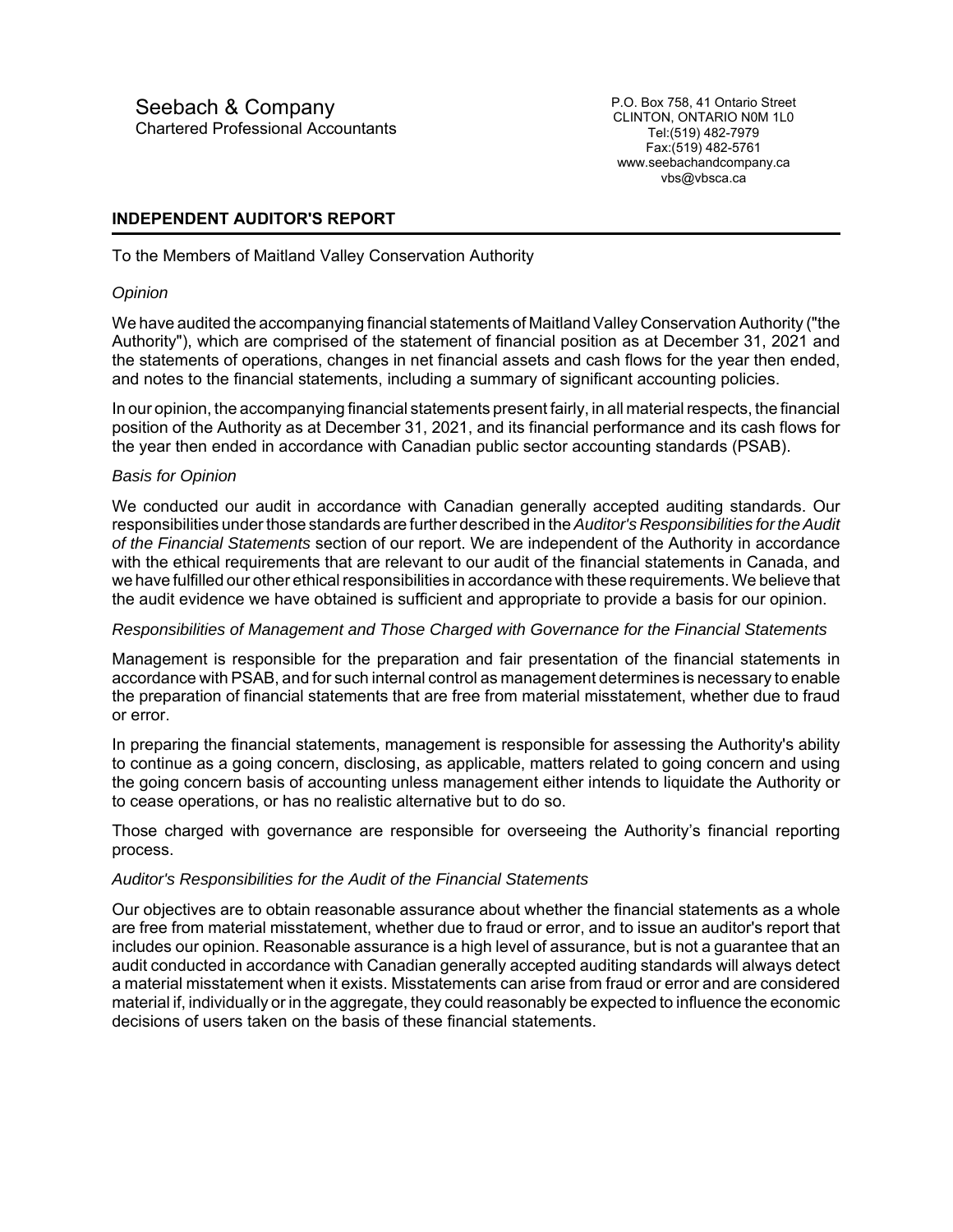P.O. Box 758, 41 Ontario Street CLINTON, ONTARIO N0M 1L0 Tel:(519) 482-7979 Fax:(519) 482-5761 www.seebachandcompany.ca vbs@vbsca.ca

### **INDEPENDENT AUDITOR'S REPORT** (continued)

As part of an audit in accordance with Canadian generally accepted auditing standards, we exercise professional judgment and maintain professional skepticism throughout the audit. We also:

- Identify and assess the risks of material misstatement of the financial statements, whether due to fraud or error, design and perform audit procedures responsive to those risks, and obtain audit evidence that is sufficient and appropriate to provide a basis for our opinion. The risk of not detecting a material misstatement resulting from fraud is higher than for one resulting from error, as fraud may involve collusion, forgery, intentional omissions, misrepresentations, or the override of internal control.
- Obtain an understanding of internal control relevant to the audit in order to design audit procedures that are appropriate in the circumstances, but not for the purpose of expressing an opinion on the effectiveness of the Authority's internal control.
- Evaluate the appropriateness of accounting policies used and the reasonableness of accounting estimates and related disclosures made by management.
- Conclude on the appropriateness of management's use of the going concern basis of accounting and, based on the audit evidence obtained, whether a material uncertainty exists related to events or conditions that may cast significant doubt on the Authority's ability to continue as a going concern. If we conclude that a material uncertainty exists, we are required to draw attention in our auditor's report to the related disclosures in the financial statements or, if such disclosures are inadequate, to modify our opinion. Our conclusions are based on the audit evidence obtained up to the date of our auditor's report. However, future events or conditions may cause the Authority to cease to continue as a going concern.
- Evaluate the overall presentation, structure and content of the consolidated financial statements, including the disclosures, and whether the consolidated financial statements represent the underlying transactions and events in a manner that achieves fair presentation.

We communicate with those charged with governance regarding, among other matters, the planned scope and timing of the audit and significant audit findings, including any significant deficiencies in internal control that we identify during our audit.

Seebach & Company

Chartered Professional Accountants Licensed Public Accountants

Clinton, Ontario March 16, 2022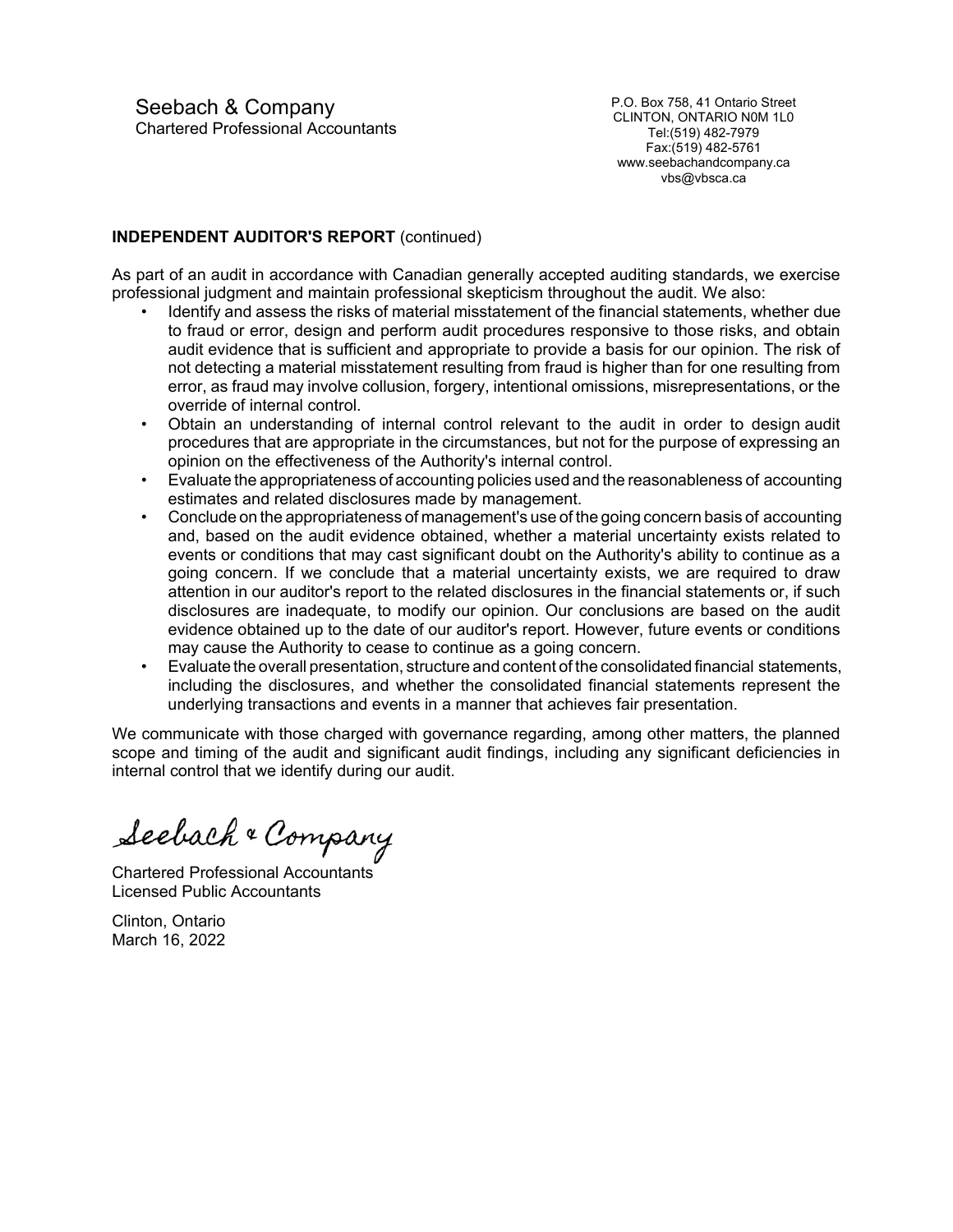# **MAITLAND VALLEY CONSERVATION AUTHORITY STATEMENT OF FINANCIAL POSITION**

| As at December 31                        | 2021        | 2020        |
|------------------------------------------|-------------|-------------|
| <b>FINANCIAL ASSETS</b>                  |             |             |
| Cash                                     | 1,497,500   | 1,369,371   |
| Short-term investments (note 3)          | 325,860     | 295,135     |
| Accounts receivable                      | 74,999      | 107,880     |
|                                          | 1,898,359   | 1,772,386   |
| <b>LIABILITIES</b>                       |             |             |
| Accounts payable and accrued liabilities | 44,943      | 46,452      |
| Deferred revenue (note 4)                | 214,219     | 247,661     |
|                                          | 259,162     | 294,113     |
| <b>NET FINANCIAL ASSETS</b>              | 1,639,197   | 1,478,273   |
| <b>NON-FINANCIAL ASSETS</b>              |             |             |
| Tangible capital assets, net (note 6)    | 1,792,451   | 1,800,271   |
| Prepayments                              | 14,534      | 12,457      |
| <b>ACCUMULATED SURPLUS</b>               | \$3,446,182 | \$3,291,001 |

On behalf of the Members:

The accompanying notes are an integral part of this financial statement

 $\mathcal{L}_\text{max}$  and  $\mathcal{L}_\text{max}$  and  $\mathcal{L}_\text{max}$  and  $\mathcal{L}_\text{max}$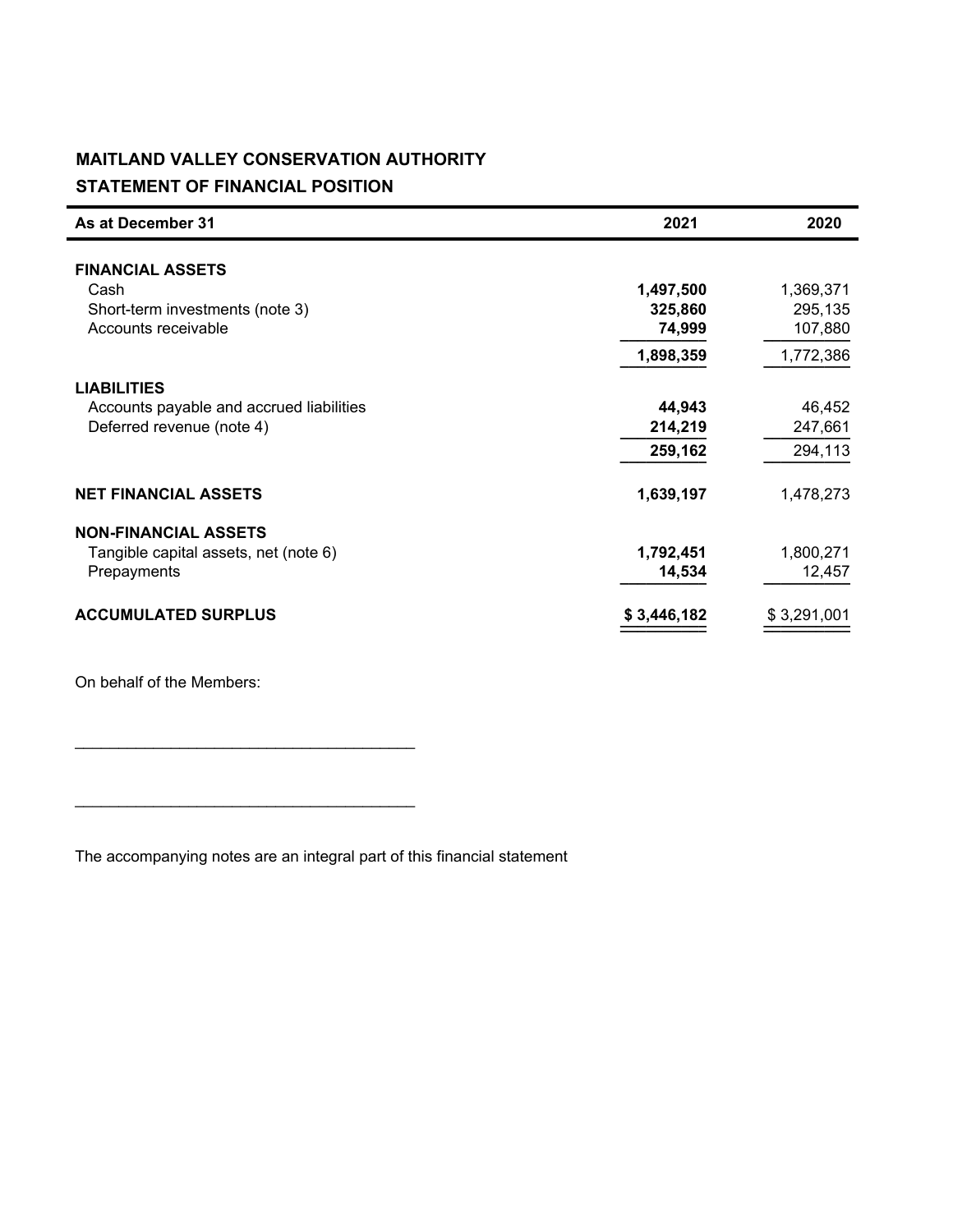# **MAITLAND VALLEY CONSERVATION AUTHORITY STATEMENT OF OPERATIONS**

| For the year ended December 31  | 2021 Budget | 2021 Actual | 2020 Actual |
|---------------------------------|-------------|-------------|-------------|
| <b>Revenue</b>                  |             |             |             |
| <b>Municipal</b>                |             |             |             |
| <b>Municipal levies</b>         | 1,654,182   | 1,646,682   | 1,566,182   |
| <b>Government Grants</b>        |             |             |             |
| NDMNRF transfer payment         |             | 162,195     | 46,424      |
| Other provincial                | 191,782     | 132,510     | 155,197     |
| Federal                         |             | 169,678     | 4,153       |
| Partnership agreements          | 620,871     | 499,407     | 491,962     |
| <b>Authority Generated</b>      |             |             |             |
| User fees, sales and admissions | 1,167,682   | 1,098,120   | 915,079     |
| Interest income                 | 14,104      | 16,199      | 17,947      |
| Donations and fundraising       | 73,772      | 179,937     | 10,034      |
| <b>Facility rentals</b>         | 4,600       | 4,748       | 4,736       |
| Deferred revenue - prior year   |             | 247,661     | 300,334     |
| Deferred revenue - current year |             | (214, 219)  | (247, 661)  |
|                                 | 3,726,993   | 3,942,918   | 3,264,387   |
| <b>Expenditure</b>              |             |             |             |
| Conservation land management    | 1,472,967   | 1,074,499   | 668,653     |
| Flood safety services           | 605,394     | 590,868     | 561,230     |
| Watershed stewardship           | 1,480,984   | 1,319,887   | 938,708     |
| Corporate services              | 807,916     | 709,665     | 626,787     |
| Amortization                    |             | 92,818      | 91,023      |
|                                 | 4,367,261   | 3,787,737   | 2,886,401   |
| <b>Annual surplus (deficit)</b> | (640, 268)  | 155,181     | 377,986     |
| <b>Opening balance</b>          | 3,291,001   | 3,291,001   | 2,913,015   |
| <b>Closing balance</b>          | \$2,650,733 | \$3,446,182 | \$3,291,001 |

The accompanying notes are an integral part of this financial statement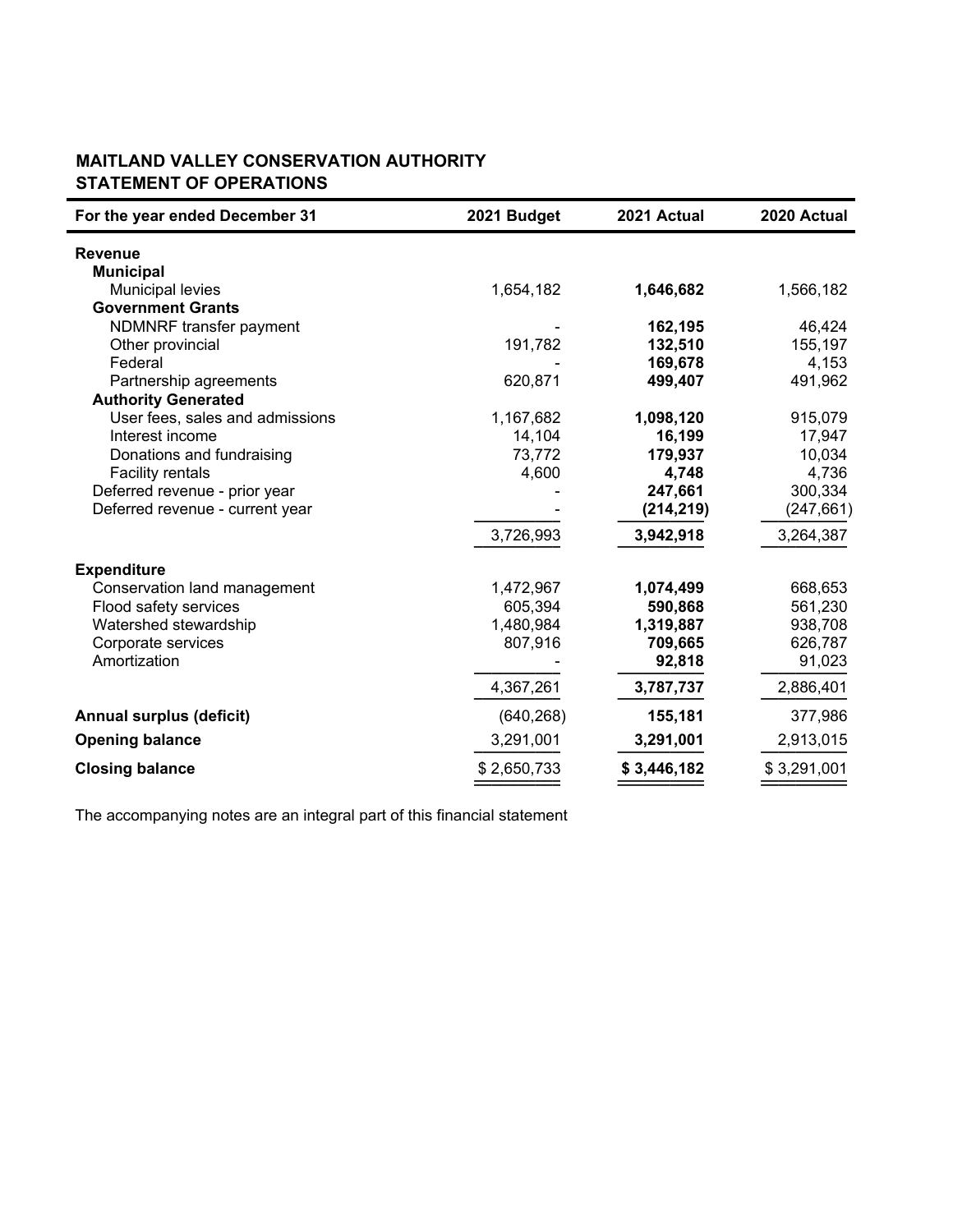# **MAITLAND VALLEY CONSERVATION AUTHORITY STATEMENT OF CHANGE IN NET FINANCIAL ASSETS**

| For the year ended December 31                                                                      | 2021 Actual         | 2020 Actual           |
|-----------------------------------------------------------------------------------------------------|---------------------|-----------------------|
| Annual surplus (deficit)<br>Amortization of tangible capital assets                                 | 155,181<br>92,818   | 377,986<br>91,023     |
| Net acquisition of tangible capital assets<br>Decrease (increase) in inventory and prepaid expenses | (84,998)<br>(2,077) | (249, 059)<br>(1,889) |
| Increase (decrease) in net financial assets                                                         | 160.924             | 218.061               |
| <b>Opening balance</b>                                                                              | 1,478,273           | 1,260,212             |
| <b>Closing balance</b>                                                                              | \$1,639,197         | \$1,478,273           |

The accompanying notes are an integral part of this financial statement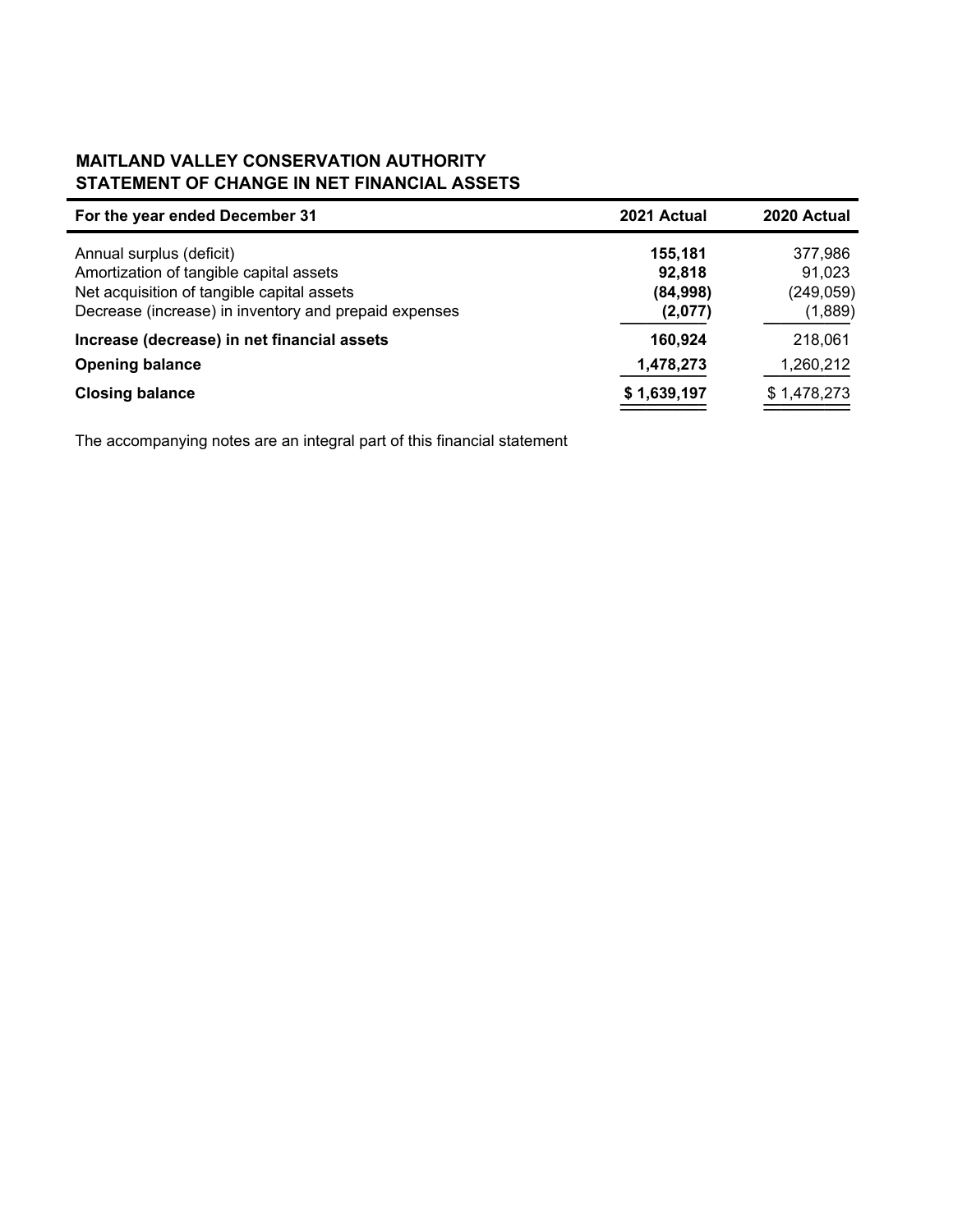# **MAITLAND VALLEY CONSERVATION AUTHORITY STATEMENT OF CASH FLOWS**

| For the year ended December 31                        | 2021        | 2020        |
|-------------------------------------------------------|-------------|-------------|
| <b>Operating activities</b>                           |             |             |
| Annual surplus (deficit)                              | 155,181     | 377,986     |
| Amortization expense not requiring cash outlay        | 92,818      | 91,023      |
| Decrease (increase) in accounts receivable            | 32,881      | (16, 219)   |
| Increase (decrease) in accounts payable               | (1, 509)    | 243         |
| Increase (decrease) in deferred revenue               | (33, 442)   | (52, 673)   |
| Decrease (increase) in inventory and prepaid expenses | (2,077)     | (1,889)     |
| Cash provided by (used for) operating activities      | 243,852     | 398,471     |
| <b>Capital activities</b>                             |             |             |
| Net disposals (purchases) of tangible capital assets  | (84,998)    | (249, 059)  |
| Cash provided by (used for) capital activities        | (84,998)    | (249, 059)  |
| <b>Investing activities</b>                           |             |             |
| Decrease (increase) in short-term investments         | (30, 725)   | (6,310)     |
| Cash provided by (used for) investing activities      | (30, 725)   | (6, 310)    |
| Increase (decrease) in cash position                  | 128,129     | 143,102     |
|                                                       |             |             |
| Cash (overdraft) beginning of year                    | 1,369,371   | 1,226,269   |
| Cash (overdraft) end of year                          | \$1,497,500 | \$1,369,371 |

The accompanying notes are an integral part of this financial statement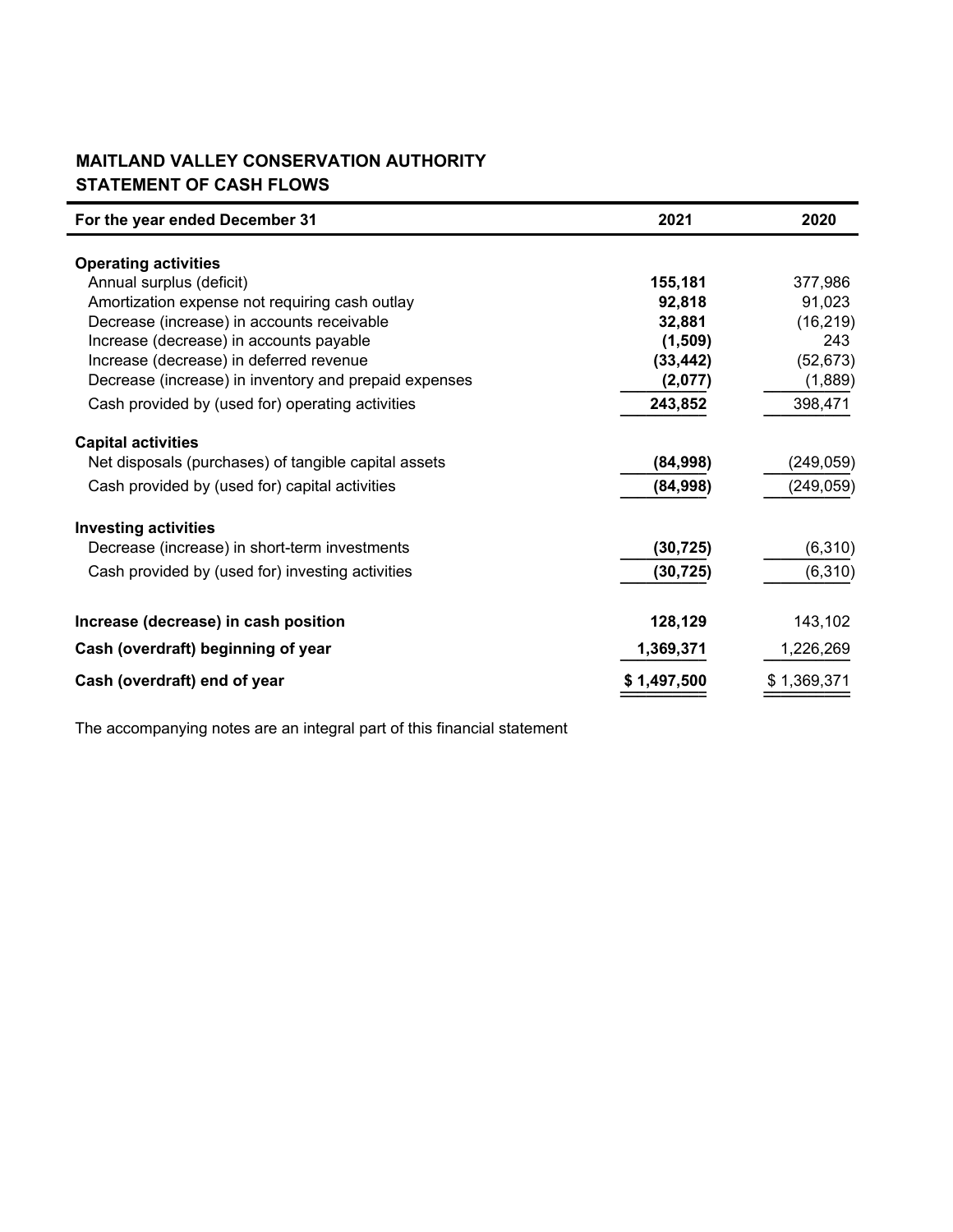## **MAITLAND VALLEY CONSERVATION AUTHORITY NOTES TO FINANCIAL STATEMENTS**

### **For the year ended December 31, 2021**

The Maitland Valley Conservation Authority ("the Authority") is established under the Conservation Authorities Act of Ontario to further the conservation, restoration, development and management of natural resources, other than gas, oil, coal and minerals, for the watersheds within its area of jurisdictions. The watersheds include areas in the Municipalities of Central Huron, Huron East, Morris-Turnberry and South Bruce, the Townships of Ashfield-Colborne-Wawanosh, Howick, North Huron, Perth East, West Perth, Mapleton, Wellington North and Huron-Kinloss, and the Town of Goderich, North Perth and Minto.

The Authority is a registered charity and is exempt from income taxes.

### **1. Accounting policies**

The financial statements have been prepared by the management of the Authority in accordance with generally accepted accounting principles for organizations operating in the local government sector as recommended by the Public Sector Accounting Board (PSAB) of the Chartered Professional Accountants of Canada.

Significant aspects of accounting policies adopted by the Authority are as follows:

a) Accrual basis of accounting

Revenues and expenses are reported on the accrual basis of accounting. The accrual basis of accounting recognizes revenues as they are earned and measurable, and recognizes expenditures as they are incurred and measurable as a result of receipt of goods or services and the creation of a legal obligation to pay.

### b) Portfolio investments Investments are recorded at cost less amounts written off to reflect a permanent decline in value.

c) Vehicles and equipment

The Authority operates a motor pool of vehicles and equipment. Internal charges for the use of vehicles and equipment are made to the various projects of the Authority based on an hourly or distance travelled rate, which is designed to recover all costs of operating the pool including replacement of vehicles and equipment.

These internal charges are included in the appropriate expense classifications. Expenditures incurred by the motor pool for the purchase of equipment and the operating cost and the recovery of expenses by internal charges are reported in the statement of operations and surplus.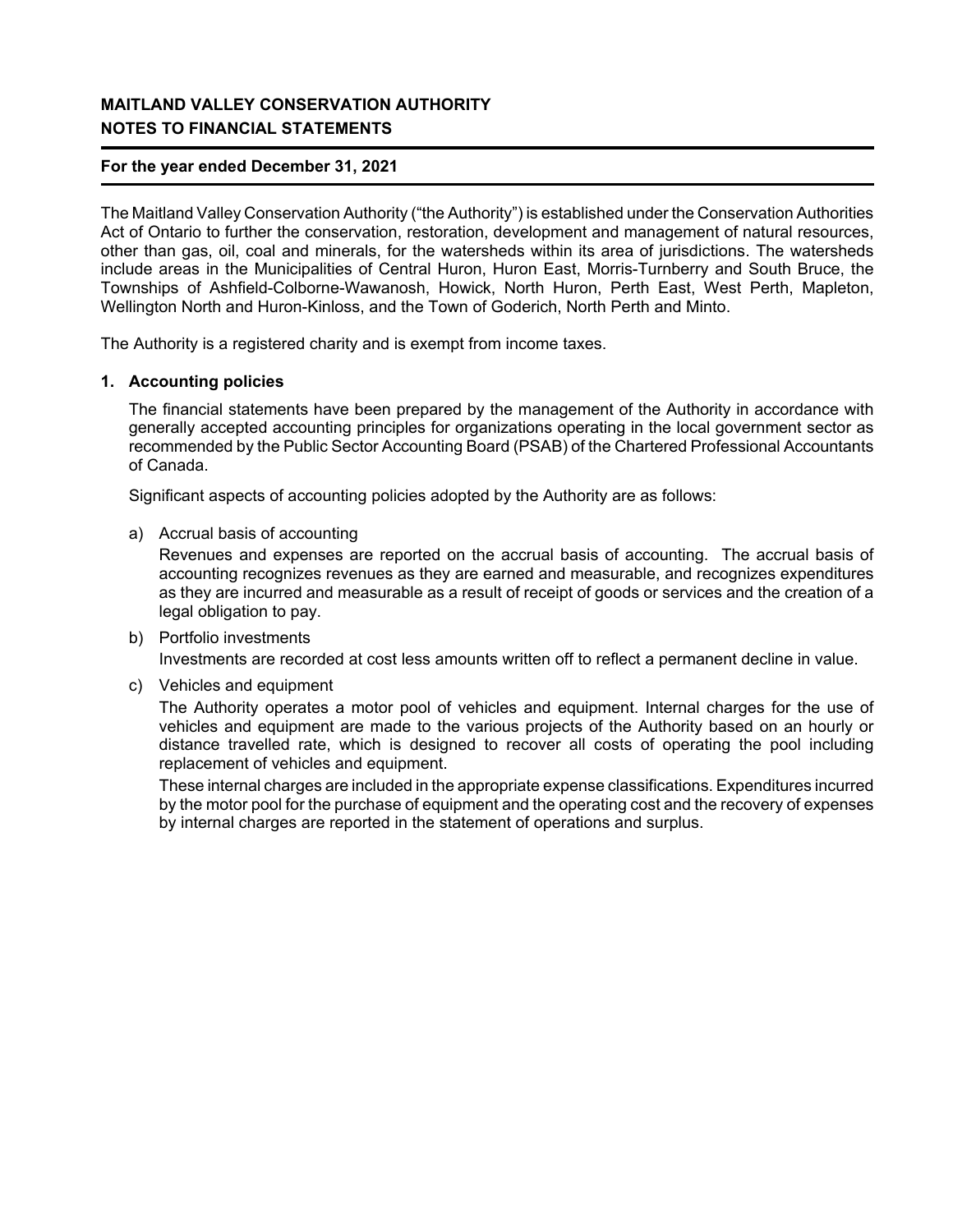#### **1. Accounting policies** (continued)

d) Tangible capital assets

Tangible capital assets are recorded at historical cost. Historical cost includes the costs directly related to the acquisition, design, construction, development, improvement or betterment of tangible capital assets. Cost includes overheads directly attributable to construction and development.

Tangible capital asset, except land, are amortized on a straight-line basis over the estimated useful lives as follows:

| Amortization   |
|----------------|
| <b>Period</b>  |
| not applicable |
| 5 years        |
| 5 - 75 years   |
| 5 - 50 years   |
| 5 - 40 years   |
| 45 - 50 years  |
| 5 - 10 years   |
| $6 - 44$ years |
| $5 - 9$ years  |
|                |

Dams for the purposes of water control are not recorded as assets of the Conservation Authority.

e) Contributed capital assets

Contributed capital assets are recognized as assets and revenue at fair value at the time they are received.

f) Deferred revenue

Revenue restricted by legislation, regulation or agreement and not available for Authority purposes is reported as deferred revenue on the statement of financial position. The revenue is reported on the statement of financial activities in the year in which it is used for the specified purpose.

g) Revenue recognition

Restricted contributions are recognized as revenue in the year in which the related expenses are incurred. Unrestricted contributions are recognized in revenue when received or receivable if the amount can be reasonably estimated and collection is reasonably assured.

h) Government transfers

Government transfers are recognized in the financial statements as revenues in the period in which events giving rise to the transfer occur, providing the transfers are authorized, any eligibility criteria have been met, and reasonable estimates can be made.

i) Classification of expenses

Expenses are reported in four main categories based on the type of services provided. Within these categories, expenses are broken down into operations and projects.

j) Accumulated surplus

Appropriations are made from operations to accumulated surplus for future expenditures and contingencies for such amounts as are deemed appropriate, upon approval of the Membership.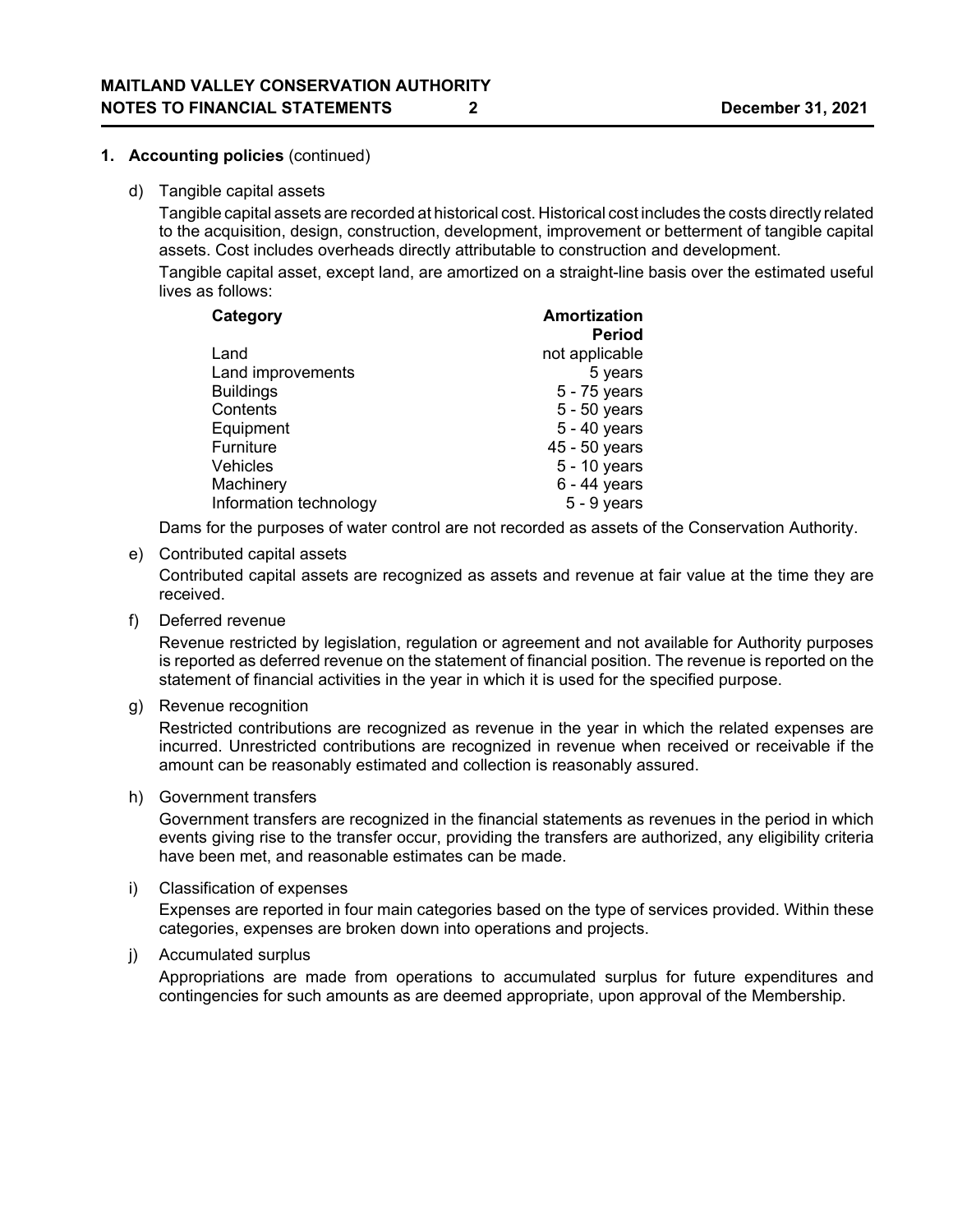#### **1. Accounting policies** (continued)

k) Use of estimates

The preparation of financial statements in conformity with Canadian public sector accounting standards requires management to make estimates and assumptions that affect the reported amounts of assets and liabilities and disclosure of contingent assets and liabilities at the date of the financial statements, the reported amounts of revenues and expenditures during the period, and the accompanying notes. Due to the inherent uncertainty in making estimates, actual results could differ from those estimates.

### **2. Cash**

Interest is paid on the Authority's bank accounts at the bank's monthly average prime rate less 1.7%.

#### **3. Short-term portfolio investments**

The Authority has purchased fixed income investments that have a cost of \$325,860 (2020 : \$295,135) and have a market value of \$325,646 (2020 : \$295,135) at year end.

### **4. Deferred revenue**

The balance of the long-term liabilities reported on the consolidated statement of financial position is made up of the following:

|                                        | 2021      | 2020      |
|----------------------------------------|-----------|-----------|
| Garvey/Glenn project                   | 42,271    | 59,446    |
| Stewardship short term projects        | 8,119     | 67,600    |
| Middle Maitland Headwaters Restoration | 130,427   | 73,975    |
| <b>Carbon Footprint Initiative</b>     | 3,317     | 3,750     |
| <b>Healthy Lake Huron</b>              | 15,000    |           |
| <b>Forest Health</b>                   | 29,620    |           |
| <b>Stewardship ONFARM Project</b>      | (14, 535) | 914       |
| <b>Stewardship Cluster Project</b>     |           | 41,976    |
|                                        | \$214,219 | \$247,661 |

#### **5. Pension plan**

Some employees of Maitland Valley Conservation Authority are members of a defined benefit pension plan (OMERS). Contributions made during the year on behalf of the employees amounted to \$127,656 (2020 : \$111,334) and have been included as an expense on the statement of operations.

#### **6. Tangible capital assets**

For additional information, see the Schedule of Tangible Capital Assets information on the tangible capital assets of the Authority by major class, as well as for accumulated amortization of the assets controlled.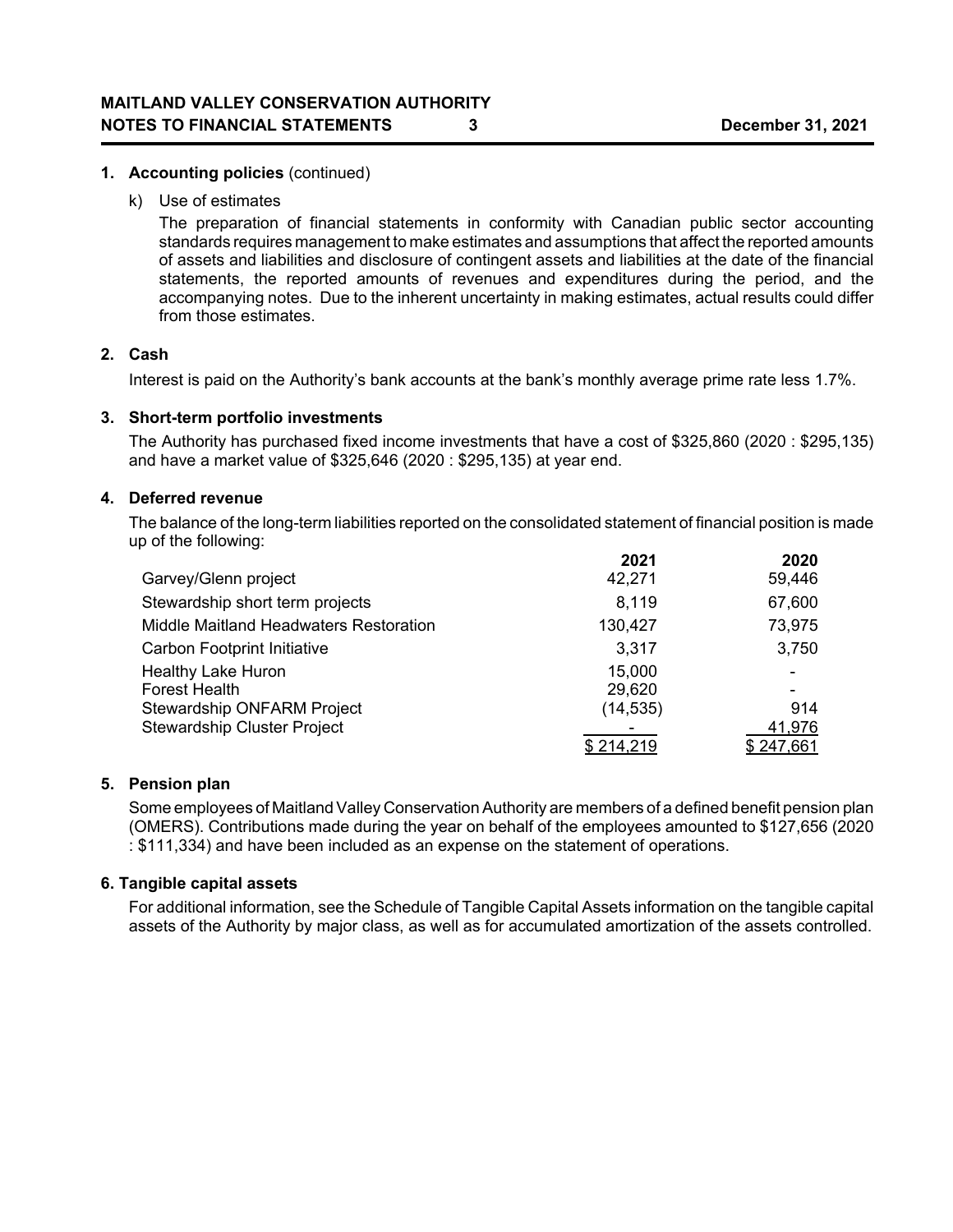#### **7. Expenditures by object**

|                              | 2021        | 2020        |
|------------------------------|-------------|-------------|
| Salaries and benefits        | \$1,761,741 | \$1,453,932 |
| Operating goods and services | 1,933,178   | 1,341,446   |
| Amortization                 | 92.818      | 91.023      |
|                              | \$3,787,737 | \$2,886,401 |

#### **8. Financial instrument risk management**

#### **Credit risk**

The Authority is exposed to credit risk through its cash, trade and other receivables, and short-term investments. There is the possibility of non-collection of its trade and other receivables. The majority of the Authority's receivables are from users and government entities. For trade and other receivables, the Authority measures impairment based on how long the amounts have been outstanding. For amounts outstanding considered doubtful or uncollectible, an impairment allowance is setup.

#### **Liquidity risk**

Liquidity risk is the risk that the Authority will not be able to meet its financial obligations as they fall due. The Authority has a planning and a budgeting process in place to help determine the funds required to support the Authority's normal operating requirements on an ongoing basis. The Authority ensures that there are sufficient funds to meet its short-term requirements, taking into account its anticipated cash flows from operations and its holdings of cash and cash equivalents. To achieve this aim, it seeks to maintain an available line of credit balance as approved by the Membership, at a minimum, expected requirements.

#### **Market risk**

Market risk is the risk that changes in market prices, such as foreign exchange rates or interest rates will affect the Authority's income or the value of its holdings of financial instruments. The objective of market risk management is to control market risk exposures within acceptable parameters while optimizing return on investments.

#### **Interest rate risk**

Interest rate risk is the risk that the fair value or future cash flows of a financial instrument will fluctuate because of changes in market interest rates. The Authority is exposed to interest rate risk arising from the possibility that changes in interest rates will affect the variable rate of temporary borrowings and long-term liabilities and the value of fixed rate long-term liabilities.

There has been no significant changes from the previous year in the exposure to risk or policies, procedures and methods used to measure risks.

#### **9. Budget amounts**

Under Canadian public sector accounting standards, budget amounts are to be reported on the statement of operations for comparative purposes. The 2021 budget amounts for the Maitland Valley Conservation Authority approved by the Membership are unaudited and have been restated to conform to the basis of presentation of the revenues and expenditures on the consolidated statement of activities.

#### **10. Financial impact of COVID-19 pandemic**

On March 11, 2020 the World Health Organization declared COVID-19 a global pandemic. Subsequently, the Province of Ontario issued a state of emergency limiting the number of people in a gathering and requiring rolling closures and lockdowns of non-essential business for an indeterminate period of time. The dynamic nature of the COVID-19 crisis makes it impossible to predict the impact this will have on the organization's operations, cash flows and financial position. The Membership and management will continue to monitor the situation and reflect the impact in the financial statements as appropriate.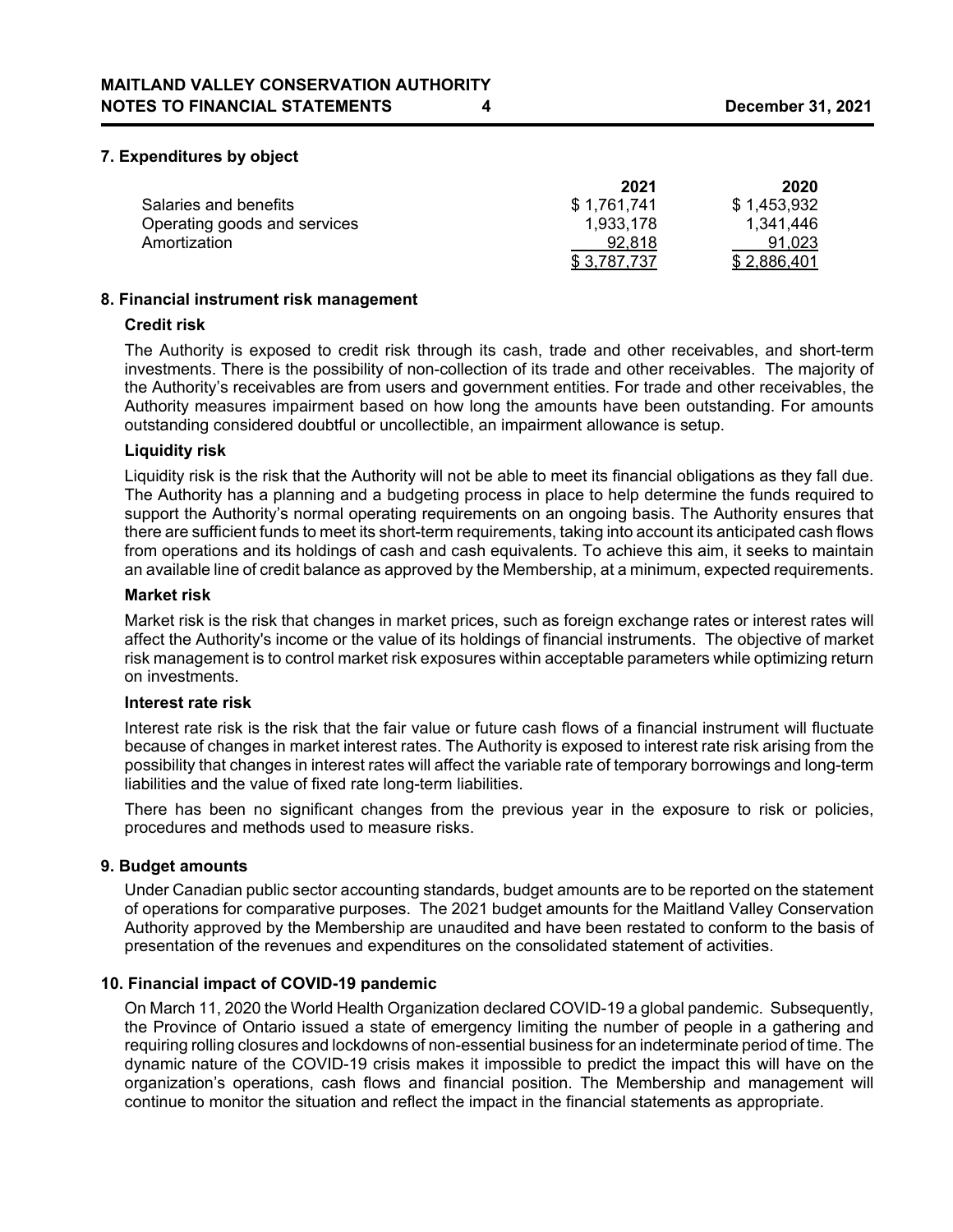# **MAITLAND VALLEY CONSERVATION AUTHORITY**

# **Schedule of Continuity of Accumulated Surplus**

**For the Year Ended December 31, 2021** 

|                                        | Balance,<br>beginning<br>of year | From<br>Operations | To<br>Operations | Balance,<br>end<br>of year |
|----------------------------------------|----------------------------------|--------------------|------------------|----------------------------|
| <b>Internally restricted surplus</b>   |                                  |                    |                  |                            |
| Vehicle and equipment purchases        | 100,596                          | 20,672             | (1,626)          | 119,642                    |
| Insurance deductible                   | 25,000                           |                    |                  | 25,000                     |
| Working capital                        | 834,346                          | 127,131            | (274, 449)       | 687,028                    |
| <b>Short Term Disability</b>           | 38,000                           |                    |                  | 38,000                     |
| Forestry management                    | 42,192                           | 18,789             | (603)            | 60,378                     |
| <b>Falls Reserve Conservation Area</b> | 435.560                          | 266,599            |                  | 702,159                    |
| <b>Wawanosh Park Conservation Area</b> | 15,036                           | 6,488              |                  | 21,524                     |
|                                        | 1,490,730                        | 439,679            | (276, 678)       | 1,653,731                  |
| Tangible capital assets                | 1,800,271                        |                    | (7, 820)         | 1,792,451                  |
|                                        | \$3,291,001                      | 439,679            | (284,498)        | \$3,446,182                |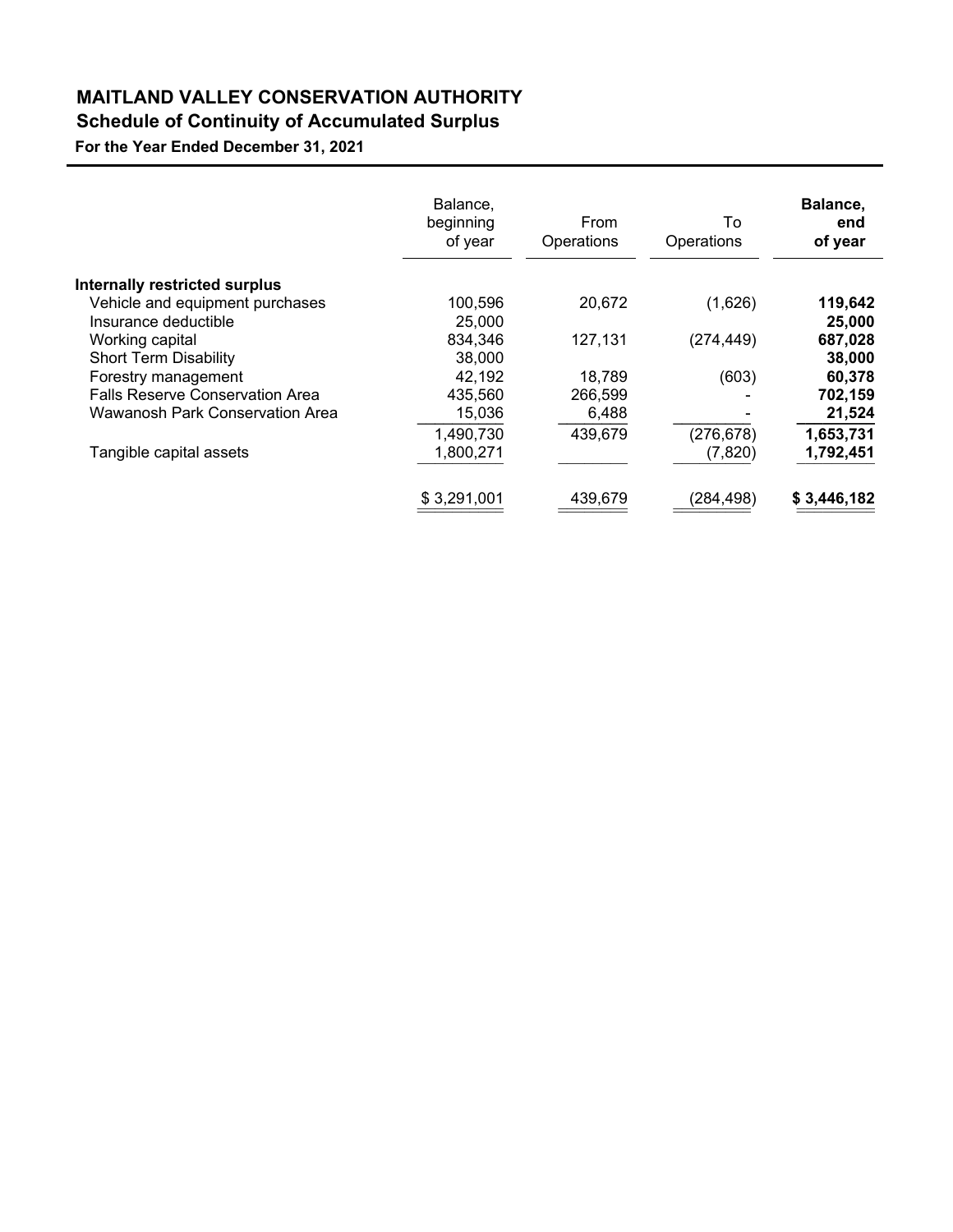#### **MAITLAND VALLEY CONSERVATION AUTHORITY**

#### **Schedule of Tangible Capital Assets**

**For the Year Ended December 31, 2021** 

|                                                                                                                                      | Land      | Land<br>Improvements | <b>Buildings</b>  | Contents      | Furniture     | Vehicles          | Machinery       | Equipment         | Information<br>Technology    | <b>TOTAL</b><br><b>Net Book Value</b><br>2021 | <b>TOTAL</b><br>Net Book Value<br>2020 |
|--------------------------------------------------------------------------------------------------------------------------------------|-----------|----------------------|-------------------|---------------|---------------|-------------------|-----------------|-------------------|------------------------------|-----------------------------------------------|----------------------------------------|
| Cost<br>Balance, beginning of year<br>Add: Additions during the year<br>Less: Disposals during the year                              | 1,220,137 | 6,394                | 820.736<br>25,506 | 30,229        | 17,786        | 322,332           | 80,217<br>4,070 | 282,406<br>30,135 | 136,631<br>25,287<br>(9,233) | 2,916,868<br>84,998<br>(9,233)                | 2,679,481<br>249,059<br>(11, 672)      |
| Balance, end of year                                                                                                                 | 1,220,137 | 6,394                | 846,242           | 30,229        | 17,786        | 322,332           | 84,287          | 312,541           | 152,685                      | 2,992,633                                     | 2,916,868                              |
| <b>Accumulated Amortization</b><br>Balance, beginning of year<br>Add: Amortization during the year<br>Less: Accumulated amortization |           | 6,394                | 447.369<br>22,143 | 23,987<br>336 | 10,549<br>368 | 241,988<br>28,332 | 52,936<br>7,124 | 223,986<br>23,174 | 109,388<br>11,341            | 1,116,597<br>92,818                           | 1,037,246<br>91,023                    |
| on disposals<br>Balance, end of year                                                                                                 |           | 6,394                | 469,512           | 24,323        | 10,917        | 270,320           | 60,060          | 247,160           | (9,233)<br>111,496           | (9, 233)<br>1,200,182                         | (11, 672)<br>1,116,597                 |
| <b>Net Book Value</b><br>of Tangible Capital Assets                                                                                  | ,220,137  |                      | 376,730           | 5,906         | 6,869         | 52,012            | 24,227          | 65,381            | 41,189                       | \$1,792,451                                   | \$1,800,271                            |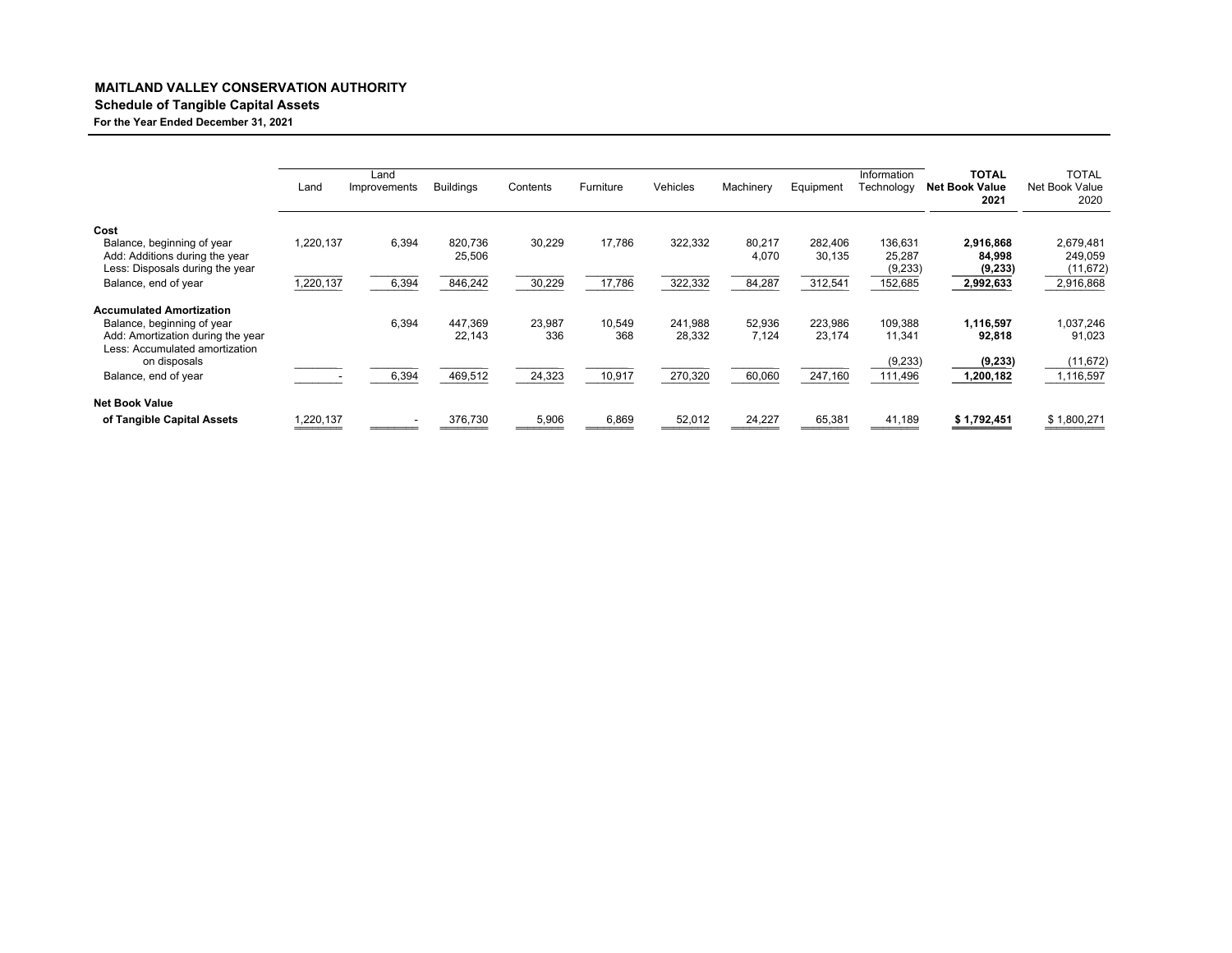### **MAITLAND VALLEY CONSERVATION AUTHORITY SCHEDULE OF EXPENSES**

| For the year ended December 31                           | 2021 Budget | 2021 Actual | 2020 Actual |
|----------------------------------------------------------|-------------|-------------|-------------|
| <b>Conservation Area Services</b>                        |             |             |             |
| <b>Falls Reserve Conservation Area</b>                   | 445,704     | 445,817     | 391,201     |
| Management, development and operations                   | 187,915     | 186,567     | 180,246     |
| Motor pool                                               | 14,415      | 14,232      | 10,333      |
| Wawanosh Park Conservation Area                          | 10,945      | 7,317       | 14,937      |
| <b>Conservation Area Projects</b>                        |             |             |             |
| <b>Falls Reserve Conservation Area</b>                   | 370,388     | 24,220      | 28,673      |
| Gorrie dam                                               | 370,000     | 360,332     | 18,479      |
| Vehicle/equipment replacement                            | 39,600      | 5,911       | 3,842       |
| Forest management                                        | 10,000      | 24,602      | 11,204      |
| <b>Brussels Conservation Area</b>                        | 19,000      | 3,203       |             |
| Carbon offset, footprints to forests, and naturalization | 1,000       | 166         | 6,900       |
| Wawanosh Valley Conservation                             | 2,500       | 346         |             |
| Naftel's Creek                                           | 1,500       | 1,786       |             |
| Lake Wawanosh improvements                               |             |             | 2,838       |
| <b>Total Conservation Area</b>                           | 1,472,967   | 1,074,499   | 668,653     |
|                                                          |             |             |             |
| <b>Flood Protection Services</b>                         |             |             |             |
| Regulations                                              | 220,876     | 255,724     | 240,808     |
| Flood and erosion control structures                     | 9,771       | 7,204       | 6,339       |
| Flood forecasting and warning                            | 214.472     | 232,415     | 208,057     |
| Ice management, hazard prevention and information        | 114,275     | 69,363      | 74,993      |
| <b>Flood Safety Projects</b>                             |             |             |             |
| Flood safety equipment                                   | 46,000      | 26,135      | 31,033      |
| Listowel Conduit prevention and maintenance              |             | 27          |             |
| <b>Total Flood Safety Services</b>                       | 605,394     | 590,868     | 561,230     |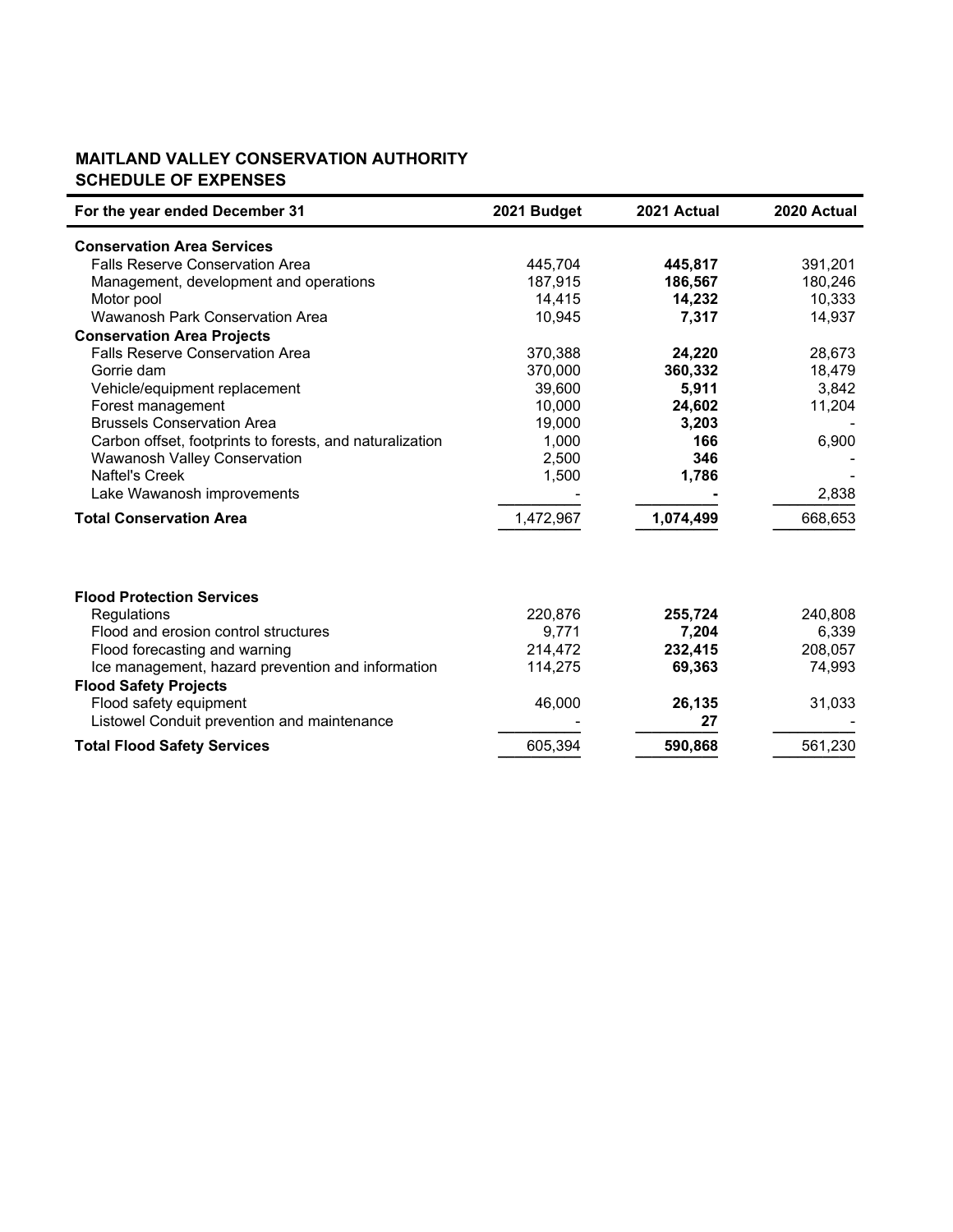# **MAITLAND VALLEY CONSERVATION AUTHORITY SCHEDULE OF EXPENSES**

| For the year ended December 31                | 2021 Budget | 2021 Actual | 2020 Actual |
|-----------------------------------------------|-------------|-------------|-------------|
| <b>Watershed Stewardship Services</b>         |             |             |             |
| Reforestation services                        | 105,443     | 104,761     | 59,934      |
| Watershed monitoring and reporting service    | 81,747      | 83,257      | 71,343      |
| <b>Extension services</b>                     | 150,331     | 151,401     | 103,892     |
| <b>Watershed Stewardship Projects</b>         |             |             |             |
| Huron County clean water project              | 508,000     | 351,428     | 385,331     |
| Garvey/Glen Watershed Co-ordination           | 86,035      | 69,145      | 45,568      |
| Drinking water source protection - transition |             | 22,920      | 27,771      |
| Garvey/Glen Watershed demonstrations          | 38,473      | 49,399      | 27,313      |
| Nutrient monitoring project                   | 3,749       |             | 6,520       |
| Middle Maitland rejuvenation project          | 119,211     | 81,359      | 62,819      |
| Stewardship ONfarm project                    | 70,808      | 64,287      | 83,387      |
| Stewardship short term projects               | 67,599      | 98,236      | 8,755       |
| Cluster                                       | 54,488      | 53,676      | 56,075      |
| <b>OMAFRA - COA Healthy Lake Huron</b>        | 89,903      | 90,000      |             |
| <b>Watershed Health</b>                       | 105,197     | 99,585      |             |
| Maitland Watershed Resiliency / CFI           |             | 433         |             |
| <b>Total Watershed Stewardship</b>            | 1,480,984   | 1,319,887   | 938,708     |